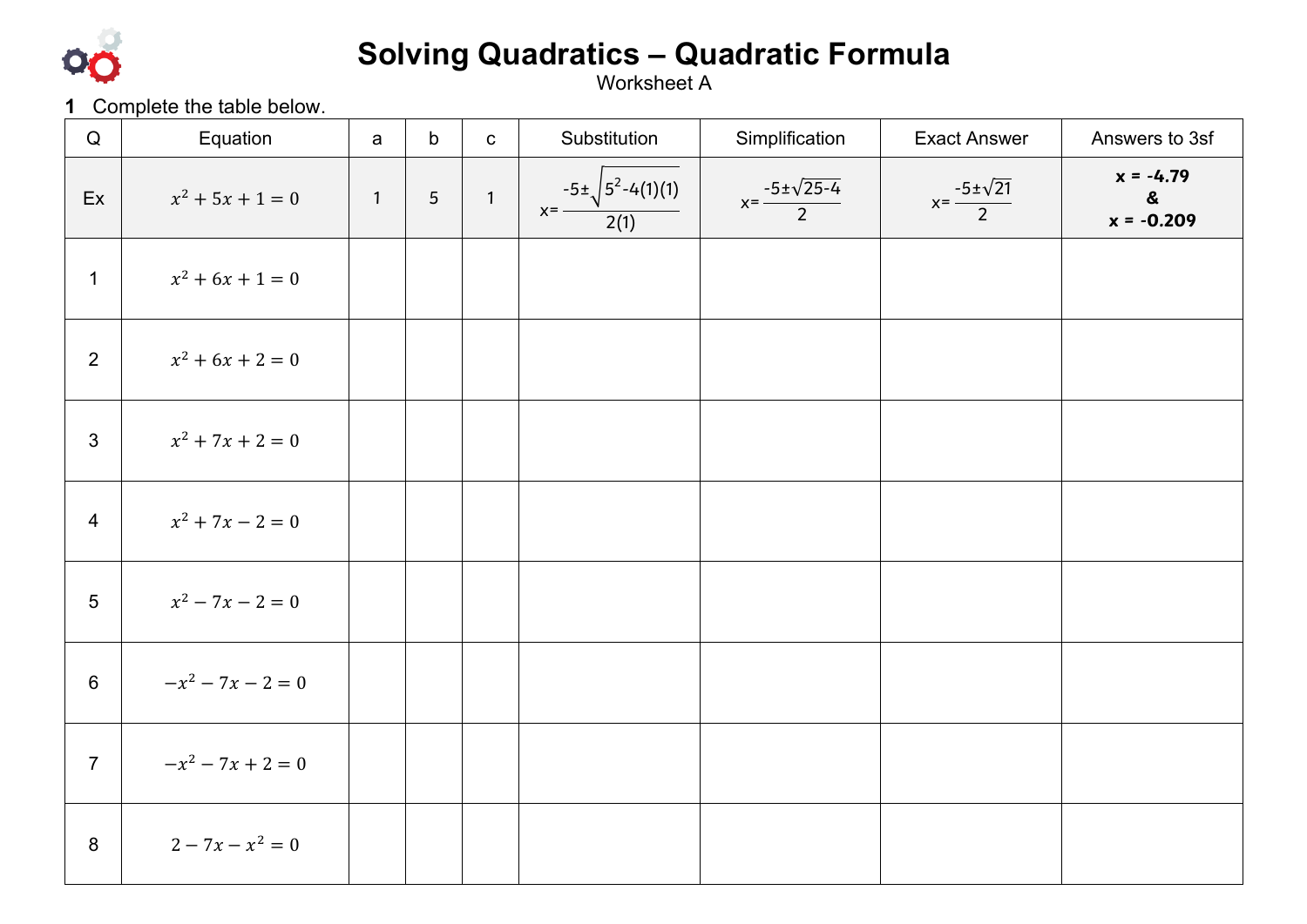| $9\,$ |                               | $\mathbf{1}$  | $\overline{7}$ | $\mathbf{3}$   |                                                  |                                        |                               |  |
|-------|-------------------------------|---------------|----------------|----------------|--------------------------------------------------|----------------------------------------|-------------------------------|--|
| $10$  |                               | $\mathbf{1}$  | $\overline{7}$ | $\overline{4}$ |                                                  |                                        |                               |  |
| 11    |                               | $\mathbf{1}$  | $-7$           | $\overline{4}$ |                                                  |                                        |                               |  |
| 12    |                               |               |                |                | $x=\frac{-(-7)\pm\sqrt{(-7)^2-4(-1)(4)}}{2(-1)}$ |                                        |                               |  |
| 13    |                               |               |                |                |                                                  | $x=\frac{-(-8)\pm\sqrt{64+16}}{2(-1)}$ |                               |  |
| 14    |                               | $-1$          |                |                |                                                  |                                        | $x=\frac{-8\pm\sqrt{84}}{-2}$ |  |
| 15    | $\frac{1}{2}x^2 + 4x + 5 = 0$ | $\frac{1}{2}$ |                |                |                                                  |                                        |                               |  |
| 16    | $\frac{1}{2}(x^2+4x+5)=0$     |               |                |                |                                                  |                                        |                               |  |
| $17$  | $\frac{1}{3}(x^2+4x+5)=0$     |               |                |                |                                                  |                                        |                               |  |
| 18    | $\frac{2x^2+4x+5}{3}=0$       |               |                |                |                                                  |                                        |                               |  |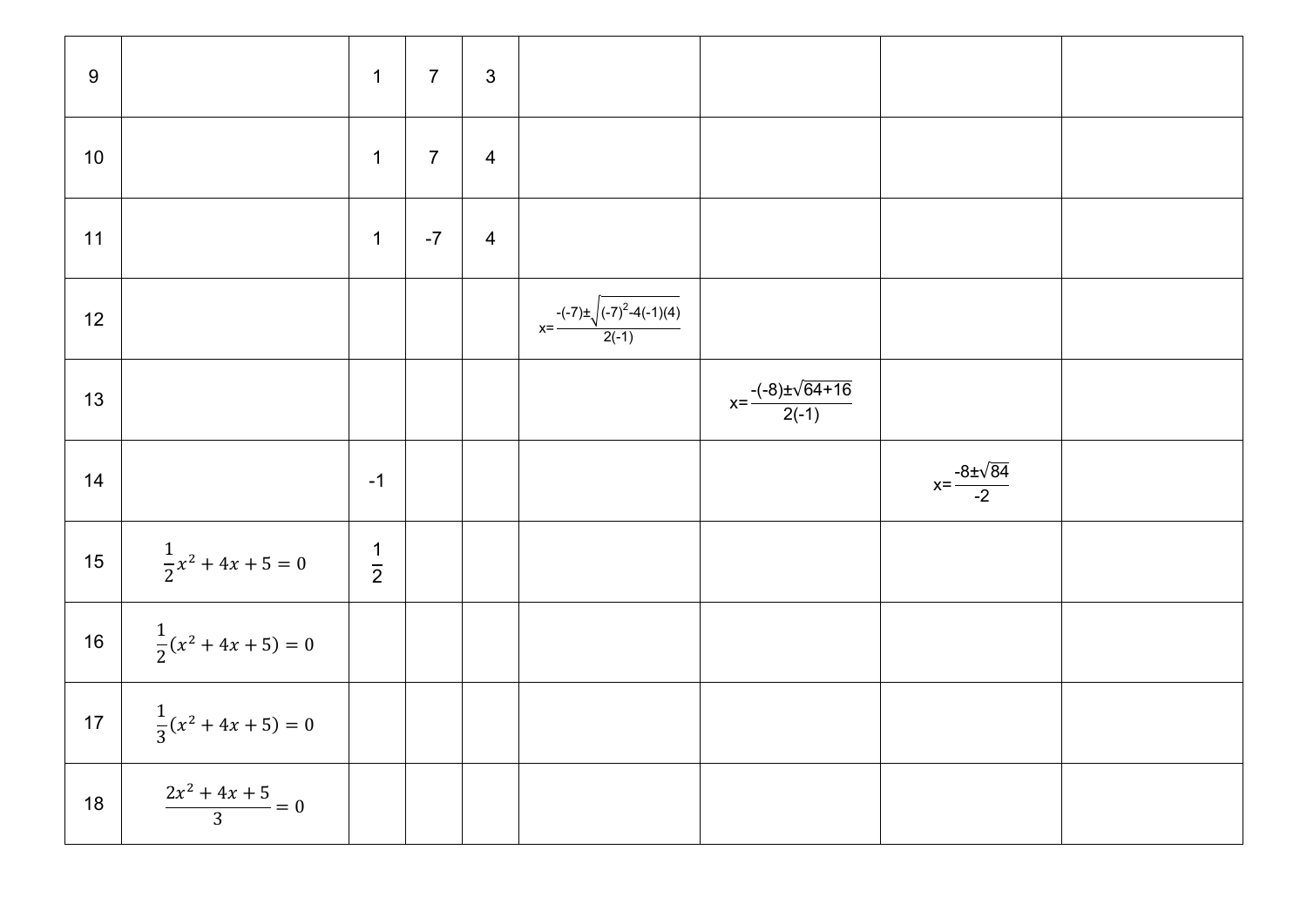

## **Solving Quadratics - Quadratic Formula**<br>Worksheet B

## 2 Complete the table below.

| Q               | Equation            | a           | $\mathsf b$ | $\mathbf{C}$                           | Substitution                                 | Simplification                       | <b>Exact Answer</b>              | Answers to 3sf                                   |
|-----------------|---------------------|-------------|-------------|----------------------------------------|----------------------------------------------|--------------------------------------|----------------------------------|--------------------------------------------------|
| Ex              | $2x^2 + 5x + 1 = 0$ | $2^{\circ}$ | 5           | $\left\langle \mathbf{1}\right\rangle$ | $-5\pm\sqrt{5^2-4(2)(1)}$<br>$x = -$<br>2(2) | $x = \frac{-5 \pm \sqrt{25 - 8}}{4}$ | $x = \frac{-5 \pm \sqrt{17}}{4}$ | $x = -2.28$<br>$\boldsymbol{\&}$<br>$x = -0.219$ |
| $\mathbf{1}$    | $2x^2 + 6x + 1 = 0$ |             |             |                                        |                                              |                                      |                                  |                                                  |
| $\overline{2}$  | $2x^2 + 6x + 2 = 0$ |             |             |                                        |                                              |                                      |                                  |                                                  |
| $\mathbf{3}$    | $2x^2 + 6x - 2 = 0$ |             |             |                                        |                                              |                                      |                                  |                                                  |
| $\overline{4}$  | $2x^2 - 6x + 2 = 0$ |             |             |                                        |                                              |                                      |                                  |                                                  |
| $5\overline{)}$ | $2x^2 - 6x - 2 = 0$ |             |             |                                        |                                              |                                      |                                  |                                                  |
| $6\phantom{1}$  | $3x^2 - 6x - 2 = 0$ |             |             |                                        |                                              |                                      |                                  |                                                  |
| $\overline{7}$  | $4x^2 - 6x - 2 = 0$ |             |             |                                        |                                              |                                      |                                  |                                                  |
| 8               | $4x^2 - 6x + 2 = 0$ |             |             |                                        |                                              |                                      |                                  |                                                  |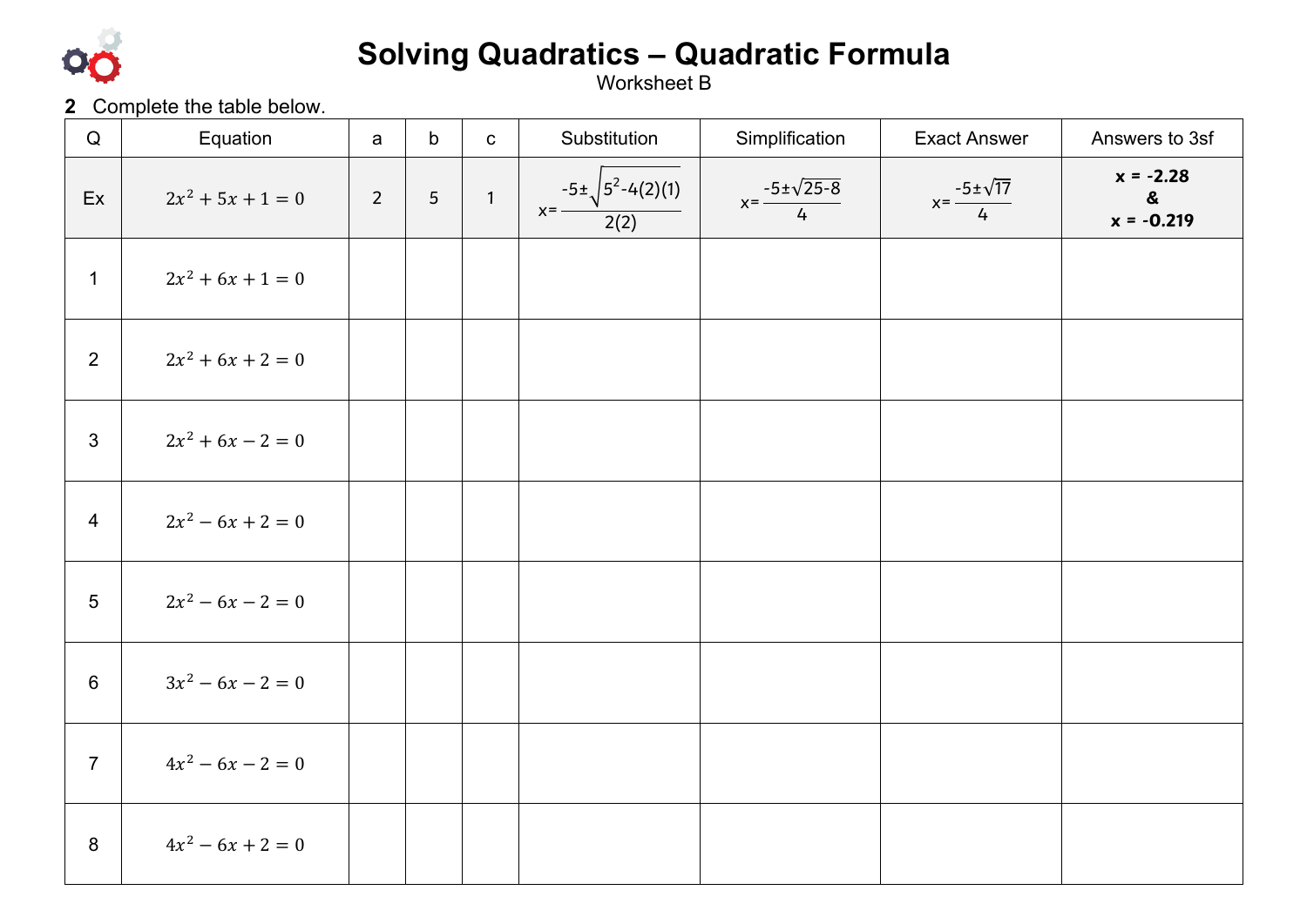| 9  | $2 - 6x + 4x^2 = 0$                                     |  |  |  |  |
|----|---------------------------------------------------------|--|--|--|--|
| 10 | $2 - 6x - 4x^2 = 0$                                     |  |  |  |  |
| 11 | $1 - 3x - 2x^2 = 0$                                     |  |  |  |  |
| 12 | $\frac{1}{2} - \frac{3}{2}x - x^2 = 0$                  |  |  |  |  |
| 13 | $\frac{1}{6} - \frac{1}{2}x - \frac{1}{3}x^2 = 0$       |  |  |  |  |
| 14 | $\frac{1}{3}x^2 + \frac{1}{2}x - \frac{1}{6} = 0$       |  |  |  |  |
| 15 | $\frac{1}{3}x^2 + \frac{1}{2}x - \frac{1}{6} = 1$       |  |  |  |  |
| 16 | $\frac{1}{3}x^2 + \frac{1}{2}x - \frac{1}{6} = x$       |  |  |  |  |
|    | 17 $\frac{1}{3}x^2 + \frac{1}{2}x - \frac{1}{6} = x^2$  |  |  |  |  |
|    | 18 $\frac{1}{3}x^2 + \frac{1}{2}x - \frac{1}{6} = -x^2$ |  |  |  |  |